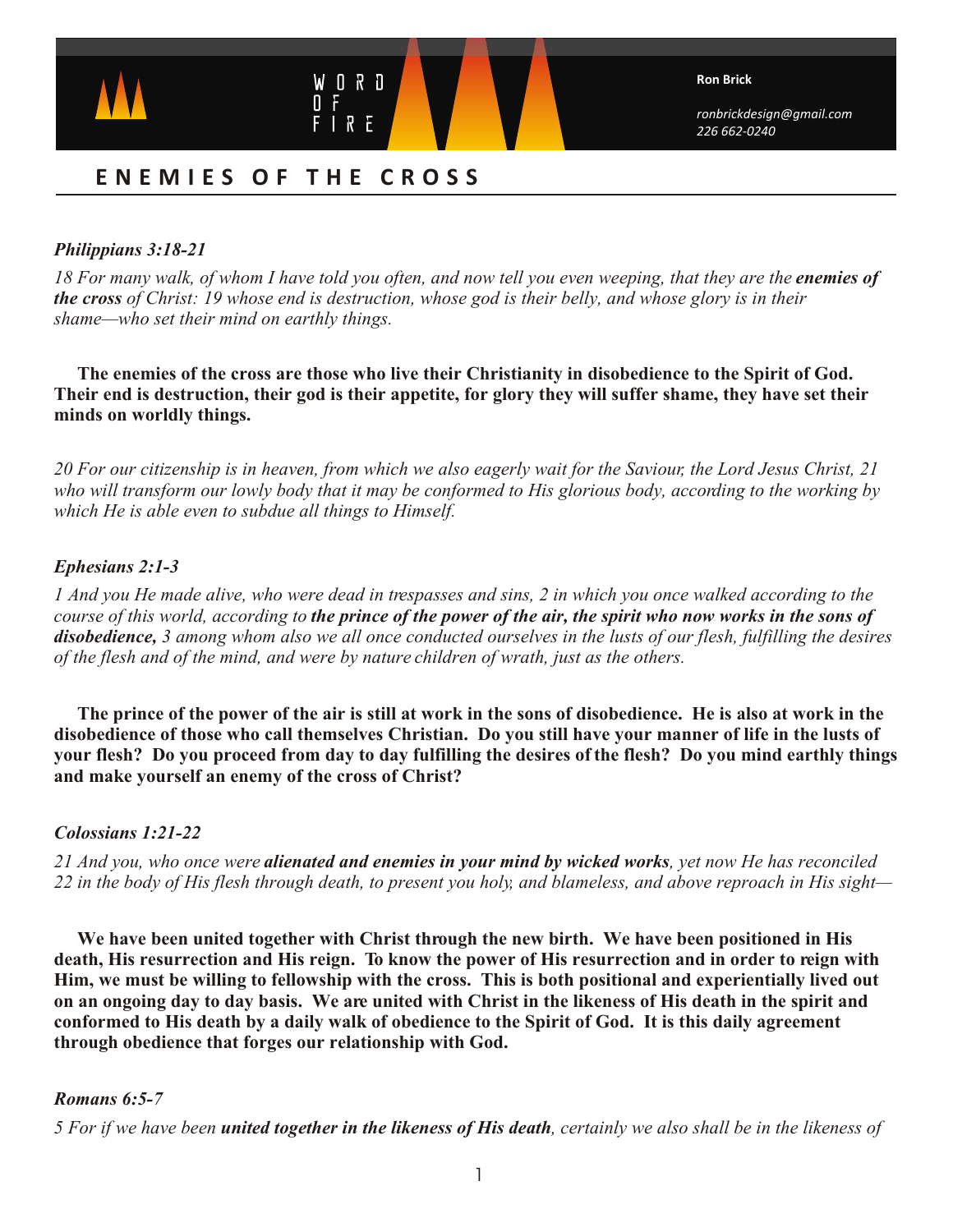*His resurrection, 6 knowing this, that our old man was crucified with Him, that the body of sin might be done away with, that we should no longer be slaves of sin. 7 For he who has died has been freed from sin.*

#### *Galatians 2:20*

*I have been crucified with Christ; it is no longer I who live, but Christ lives in me; and the life which I now live in the flesh I live by faith in the Son of God, who loved me and gave Himself for me.*

### *Romans 8:13*

*For if you live according to the flesh you will die; but if by the Spirit you put to death the deeds of the body, you will live.*

### *Galatians 5:16*

*16 I say then: Walk in the Spirit, and you shall not fulfill the lust of the flesh.*

 **We have been called to reign in life through Christ. The narrow way to reign is the narrow way of death. It is narrow because most, the many, reject this way. They instead falsify another way, another gospel, one that pleases the flesh. This false way becomes the wide road of destruction.**

#### *Romans 5:17*

*17 For if by the one man's offense death reigned through the one, much more those who receive abundance of grace and of the gift of righteousness will reign in life through the One, Jesus Christ.)* 

#### *Colossians 3*

*1 If then you were raised with Christ, seek those things which are above, where Christ is, sitting at the right hand of God. 2 Set your mind on things above, not on things on the earth. 3 For you died, and your life is hidden with Christ in God. 4 When Christ who is our life appears, then you also will appear with Him in glory.5 Therefore put to death your members which are on the earth: fornication, uncleanness, passion, evil desire, and covetousness, which is idolatry. 6 Because of these things the wrath of God is coming upon the sons of disobedience, 7 in which you yourselves once walked when you lived in them.* 

**Obedience positions us in the cross. It is by daily living in this place of death to self, flesh, the sin nature, that we are daily raised to partake of the life of the risen Christ. Reigning in Him is knowing Christ in our own personal circumstances of life. The wealth of heaven is Christ. To know Him as a friend to become one with Him through the fellowship of His sufferings is to know the wealth of heaven. It is through eating Him becoming one with Him that we partake of Christ. When you partake of Christ you partake of all that is Him. He is burdened for the lost, if you want to reign with Him you will quikly begin to share this burden with Him and will surrender all for the advancement of His hearts goal. You will become willing to give up your pride, your lust, your love of darkness to have Him and to know His heart. Flesh will give way to spirit and you will be willing to surrender all to the cross to gain all. The all you gain is Him and He is all you need. The way to get to this place, the way, the narrow way is obedience to the Spirit. When you obey you reign, you are blessed. It is obedience that commands the blessing!**

*Deuteronomy 28*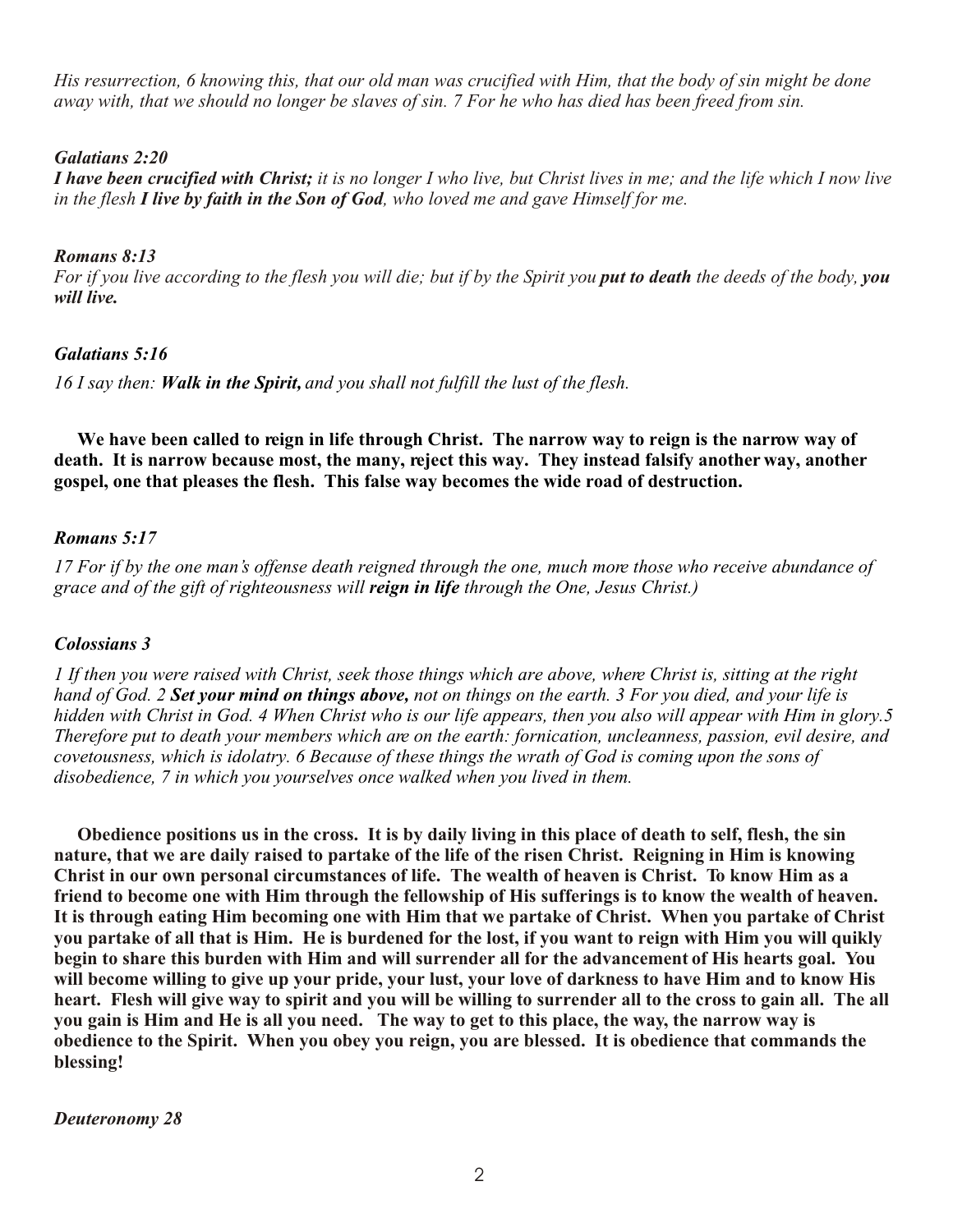*1 "Now it shall come to pass, if you diligently obey the voice of the LORD your God, to observe carefully all His commandments which I command you today, that the LORD your God will set you high above all nations of the earth. 2 And all these blessings shall come upon you and overtake you, because you obey the voice of the LORD your God:*

*8 "The LORD will command the blessing on you in your storehouses and in all to which you set your hand, and He will bless you in the land which the LORD your God is giving you.* 

# **Sacrifice void of OBEDIENCE TO THE SPIRIT is religion and an expression of dead works.**

### *1 Samuel 15:22*

LORD? Behold, to obey is better than sacrifice, And to heed than the fat of rams. *So Samuel said: "Has the LORD as great delight in burnt offerings and sacrifices, As in obeying the voice of the* 

### *Romans 12:1*

*1 I beseech you therefore, brethren, by the mercies of God, that you present your bodies a living sacrifice, holy, acceptable to God, which is your reasonable service.* 

 **A living sacrifice is a life presented to God in obedience. To be submitted to an ongoing, vital giving of self to the cross of obedience.**

#### *Romans 6:16*

*16 Do you not know that to whom you present yourselves slaves to obey, you are that one's slaves whom you obey, whether of sin leading to death, or of obedience leading to righteousness?*

#### **Peter was once an enemy of the cross of Christ.**

### *Matthew 16:21-23*

*21 From that time Jesus began to show to His disciples that He must go to Jerusalem, and suffer many things from the elders and chief priests and scribes, and be killed, and be raised the third day. 22 Then Peter took Him aside and began to rebuke Him, saying, "Far be it from You, Lord; this shall not happen to You!" 23 But He turned and said to Peter, "Get behind Me, Satan! You are an offense to Me, for you are not mindful of the things of God, but the things of men."* 

#### **Take up the cross and follow Him.**

*24 Then Jesus said to His disciples, "If anyone desires to come after Me, let him deny himself, and take up his cross, and follow Me. 25 For whoever desires to save his life will lose it, but whoever loses his life for My sake*  will find it. 26 For what profit is it to a man if he gains the whole world, and loses his own soul? Or what will a man give in exchange for his soul? 27 For the Son of Man will come in the glory of His Father with His angels, *and then He will reward each according to his works.*

#### **Paul embraced the cross, his cross, the one the Lord had given to him.**